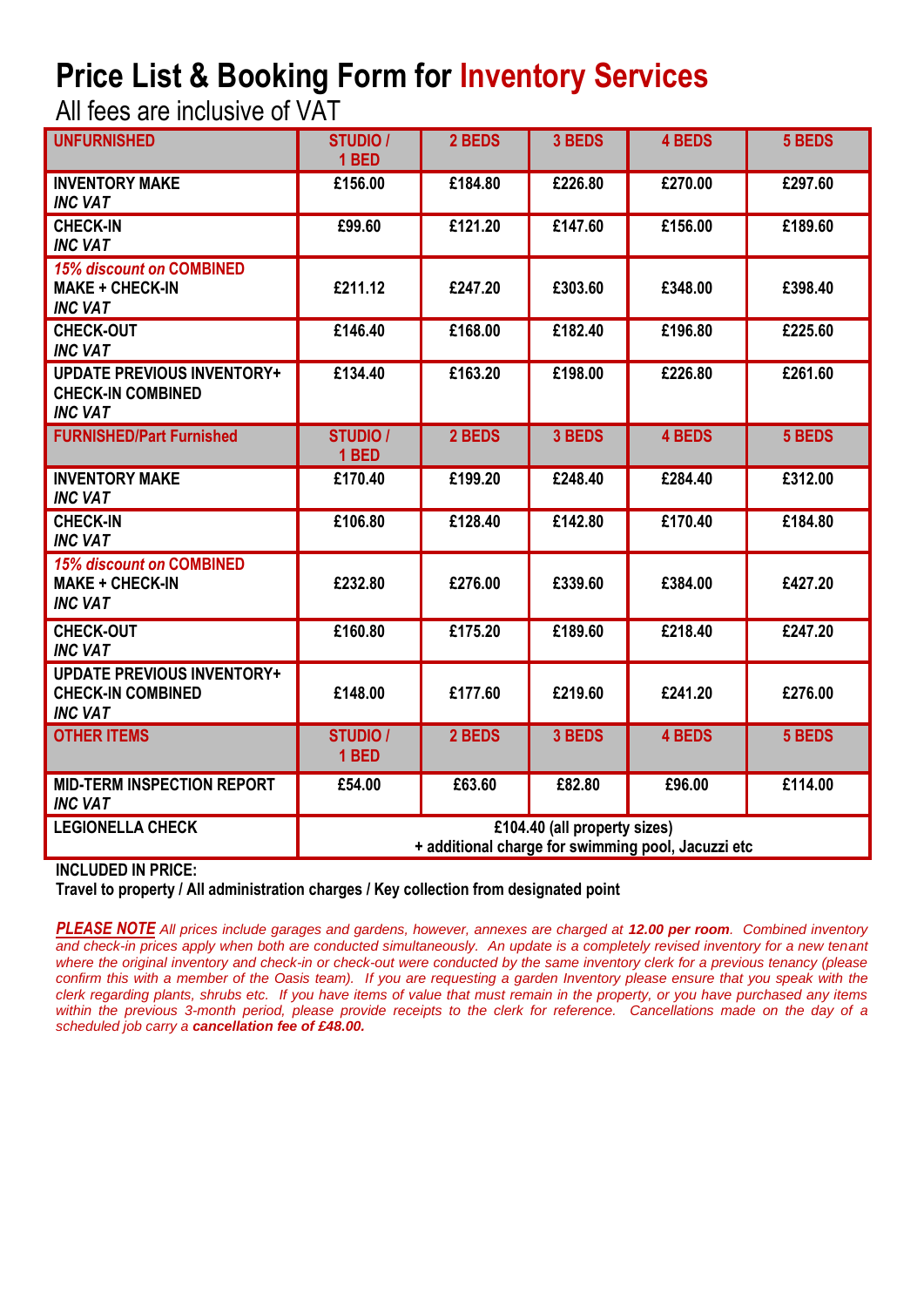## **Price List & Booking Form for Safety Services**

All fees are inclusive of VAT

| <b>TYPE OF SERVICE</b>                                                                                                                                                                                                                                                                     |         | <b>Price</b>                |
|--------------------------------------------------------------------------------------------------------------------------------------------------------------------------------------------------------------------------------------------------------------------------------------------|---------|-----------------------------|
| <b>Energy Performance Certificate</b><br>Legal requirement for every tenancy (valid for 10 years)                                                                                                                                                                                          |         | £102.00                     |
| <b>ANNUAL Landlord's Gas Safety Record</b><br>Up to 4 gas appliances                                                                                                                                                                                                                       |         | £124.80                     |
| <b>Boiler service</b><br>Dismantle boiler and carry out a full service                                                                                                                                                                                                                     |         | £150.00                     |
| Boiler service combined with Gas Safety Record<br>Dismantle boiler and carry out a full service + test up to 4 gas appliances                                                                                                                                                              |         | £237.60                     |
| <b>ANNUAL Electrical Portable Appliance Test</b><br><b>OR Visual Inspection</b><br>Up to 6 appliances, tests 10% of electrical sockets & a report                                                                                                                                          |         | £124.80                     |
| <b>COMBINED Gas Safety Record + Electrical PAT</b><br><b>OR Visual Inspection</b><br>Up to 3 gas appliances & up to 6 electrical appliances including a report                                                                                                                             |         | £240.00                     |
| Full Electrical Installation Condition Report - Valid for 5 Years<br>Our test includes a full inspection of the fixed wiring of a property,<br>including:<br>Earth bonding to gas and water                                                                                                | $1$ bed | £270.00                     |
| Correct consumer unit<br>Damage to cables, sockets, switches etc<br>$\bullet$<br>Full instrument test of the circuits (up to 10 circuits)<br>6 page report will be compiled using Tysoft                                                                                                   | 2 bed   | £302.40                     |
| Any faults will be flagged up on page 2 of the report and listed with a priority<br>rating which refer to the following status:<br>C1 - Danger present: Risk of injury- immediate remedial action required<br>$\bullet$<br>C2 - Potentially dangerous-urgent remedial action required<br>۰ | 3 bed   | £330.00                     |
| C3 - Improvement required.<br>۰<br>Further investigation required<br>$\bullet$                                                                                                                                                                                                             | 4 bed   | £363.60                     |
| A quotation for any remedial works will be provided.<br><b>Mains-wired Smoke or Carbon Monoxide Alarms</b><br>Positioned near to a gas appliance / gas fire / open fire and installed on a<br>new circuit to your existing fuseboard (not a Residual Current Device)                       |         | <b>Price on Application</b> |
| 2 x Battery Smoke Detectors + 1 x Battery Carbon Monoxide Alarm<br>Not advised as a permanent precaution                                                                                                                                                                                   |         | £186.00                     |
| Handyman services - for most household maintenance jobs<br>exclusive of materials<br>Charged per hour $@$                                                                                                                                                                                  |         | £112.80                     |
| PLEASE NOTE: ABORTIVE CALLS WITH LESS THAN 24 HOURS<br><b>NOTICE ARE CHARGED</b>                                                                                                                                                                                                           |         | £66.00                      |

**Costs for checking additional electrical appliances are £40 (£48.00 inc VAT).**